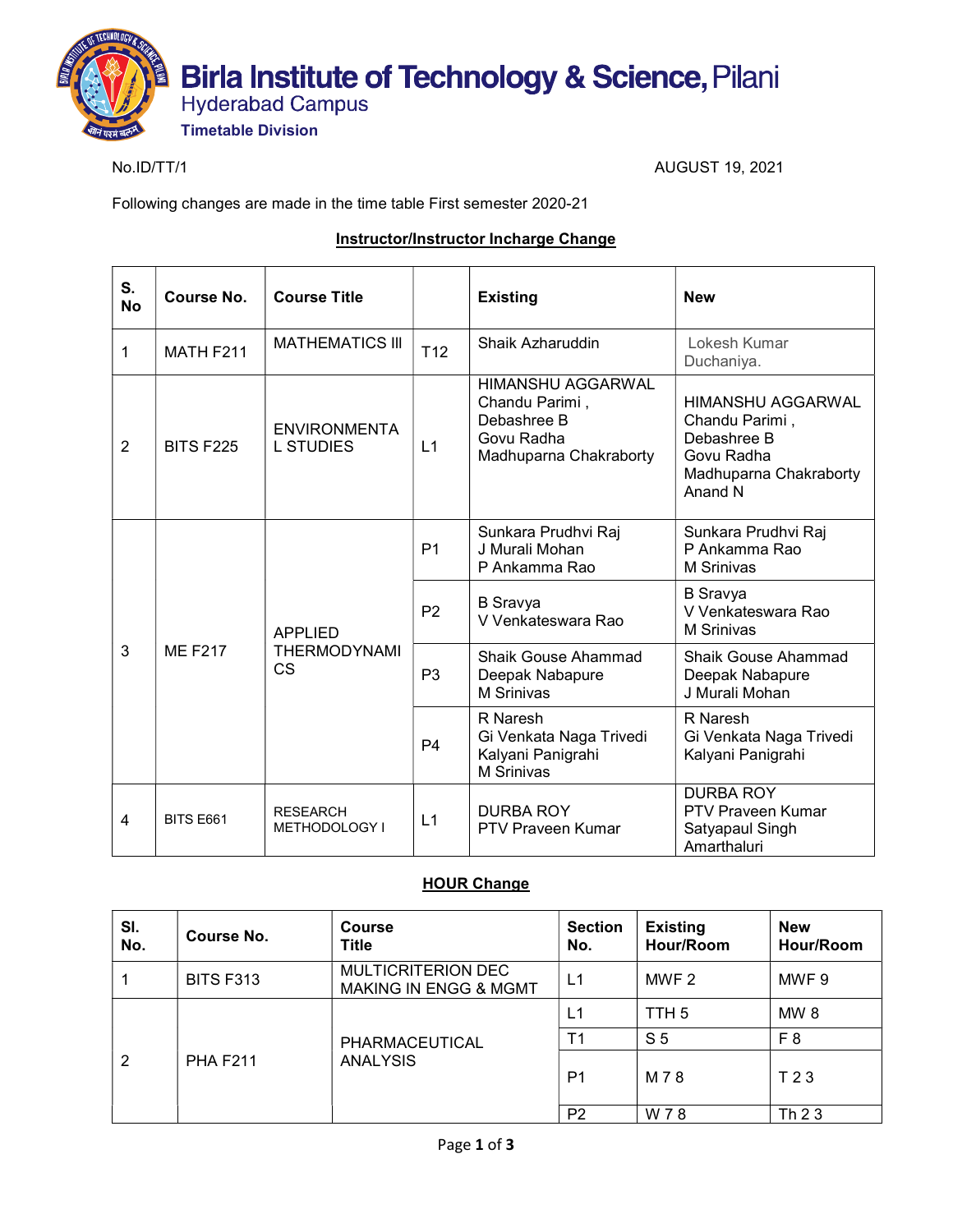

# **Birla Institute of Technology & Science, Pilani<br>Hyderabad Campus<br>Timetable Division**

| 2<br>J | <b>SS G515</b>  | DATA WAREHOUSING                   | P1 | MW 89    | M 6 7    |
|--------|-----------------|------------------------------------|----|----------|----------|
|        | <b>CS F222</b>  | <b>DISCR STRUC FOR COMP</b><br>SCI |    | W        | М1       |
| 5      | <b>HSS F334</b> | SRIMAD BHAGAVAD GITA               |    | T Th S 4 | T Th S 3 |

## Exam. Changes

| S.No           | Course No.        | <b>Course Title</b>                                           | <b>Existing Date</b>                        | <b>New Date</b>                             |
|----------------|-------------------|---------------------------------------------------------------|---------------------------------------------|---------------------------------------------|
| $\mathbf{1}$   | MATH F212         | <b>OPTIMIZATION</b>                                           | 23/12/2021 AN<br>(Comp.)                    | 26/12/2021 FN<br>(Comp.)                    |
| $\overline{2}$ | <b>CE F313</b>    | <b>FOUNDATION ENGINEERING</b>                                 | 22/10/2021<br>1.30 - 3.00PM                 | 22/10/2021<br>3.30 - 5.00PM                 |
| 3              | CHEM F214         | <b>INORGANIC CHEMISTRY I</b>                                  | 22/10/2021<br>1.30 - 3.00PM                 | 22/10/2021<br>$3.30 - 5.00$ PM              |
| $\overline{4}$ | <b>CSF363</b>     | <b>COMPILER CONSTRUCTION</b>                                  | 22/10/2021<br>1.30 - 3.00PM                 | 22/10/2021<br>3.30 - 5.00PM                 |
| 5              | <b>ECE F314</b>   | <b>EM FILEDS &amp; MICRO ENGG</b>                             | 22/10/2021<br>1.30 - 3.00PM                 | 22/10/2021<br>3.30 - 5.00PM                 |
| 6              | <b>INSTR F311</b> | ELECTRO INST & INST TECH                                      | 22/10/2021<br>1.30 - 3.00PM                 | 22/10/2021<br>3.30 - 5.00PM                 |
| $\overline{7}$ | <b>ME F312</b>    | ADV MECHANICS OF SOLIDS                                       | 22/10/2021<br>1.30 - 3.00PM                 | 22/10/2021<br>3.30 - 5.00PM                 |
| 8              | <b>ME F314</b>    | <b>DESIGN OF MACHINE</b><br><b>ELEMENTS</b>                   | 22/10/2021<br>1.30 - 3.00PM                 | 22/10/2021<br>3.30 - 5.00PM                 |
| 9              | <b>PHA F312</b>   | <b>MEDICINAL CHEMISTRY I</b>                                  | 22/10/2021<br>1.30 - 3.00PM                 | 22/10/2021<br>$3.30 - 5.00$ PM              |
| 10             | <b>BITS F313</b>  | <b>MULTICRITERION DEC</b><br><b>MAKING IN ENGG &amp; MGMT</b> | 23/10/2021<br>9.00 - 10.30AM<br>27/12 AN    | 22/10/2021<br>$9.00 - 10.30$ AM<br>22/12 FN |
| 11             | <b>PHA F211</b>   | PHARMACEUTICAL ANALYSIS                                       | 20/10/2021<br>$9.00 - 10.30$ AM<br>16/12 FN | 21/10/2021<br>9.00 - 10.30AM<br>18/12 AN    |
| 12             | <b>CSF320</b>     | <b>FOUNDATIONS OF DATA</b><br><b>SCIENCE</b>                  | 21/10/2021<br>1.30 - 3.00PM                 | 17/10/2021<br>$9.30 - 11.00AM$              |

# NEW COURSE